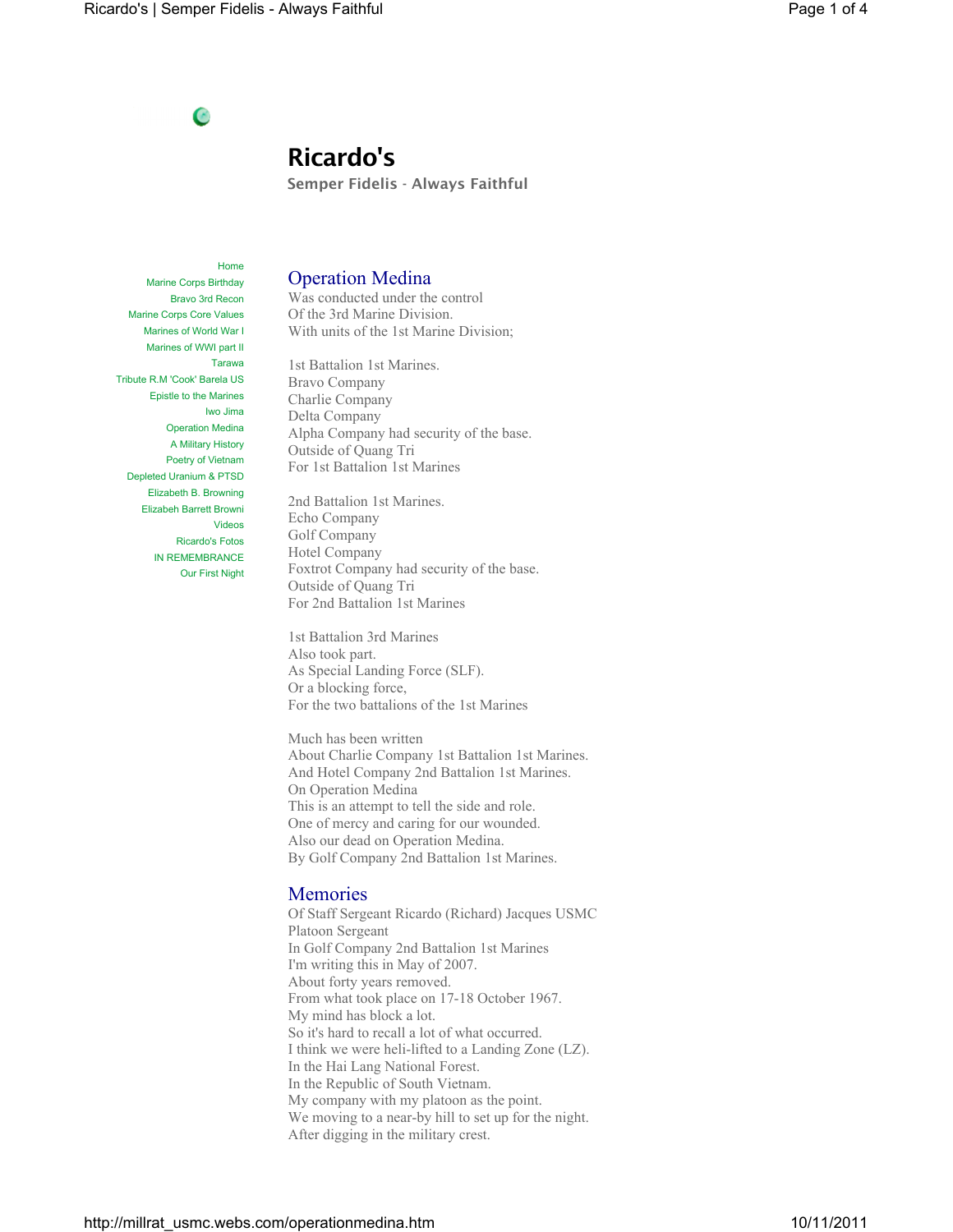We had set our watches for the night. At 0000 or mid-night, I had just taken over the watch. And was manning the radio. I wasn't able to see or hear. With my helmet on, as I was in a fighting hole. So I decided to take it off. At that moment an artillery round went. Over our position and exploded in the valley below. Well, with that my platoon leader jumps up. He had an illumination round in a cannister, in a side pocket. That flew out and hit me dead square on my uncovered head. I started cursing a storm, when it dawned on me, who I was cursing. At dawn of the 18 October, we started getting ready to move. After eating our c-ration breakfast. My platoon still had the point. A little while later, we came on a VC/NVA base camp. It appeared about company to battalion size. They had everything we had back in the United States. But all their was made out of bamboo and mud. There was class rooms, a galley or kitchen. Some of their packs were still there, which we searched. We also found a good number of weapons. The kitchen, I went in to investigate. It was dark, and I had a flashlight, as I was going back out. I happen to glances at the entrance, where I had came in. There was a booby-trap hand-grenade. Which they must have forgot to arm. When they left, on our approach. I just had a thought go through my mind; "What If", I had been too stupid for going in the first place. After doing some more searching. The Captain or our Battalion Commanding Officer. Lt. Colonel Archie Van Winkle must have decided to blow up. Everything we could not carry out. After we did that, we left. With my platoon still on the point. We were on this trail that led us to Highway 1. Where some trucks were to pick us up. Somewhere we made contact. With Hotel Company of our battalion. Our two companies were suppose to march out in column. I was reconning by fire. Because the vegatation on either side was really thick. You couldn't see less than ten feet off that trail. After a while the Captain passes the word to cut it out. And to get to Highway 1 as fast as possible. Than I get the word to go over this ridge on our left. That would take us close to this river. I was saying to myself. "They won't booby-trap this trail; But they surely will booby-trap along the river." It was so thick, we had several Marines with machetes. Trying to cut their way up towards the ridge. But it was taking too long. Next I hear, come back down to the trail. At that very moment, all hell broke loose. There was fire from AK-47 towards the rear of our column. And mortar rounds were being shot in our direction. But those mortar rounds were way out of range. One moment my platoon was together! The next moment I look, there only six Marines close to me.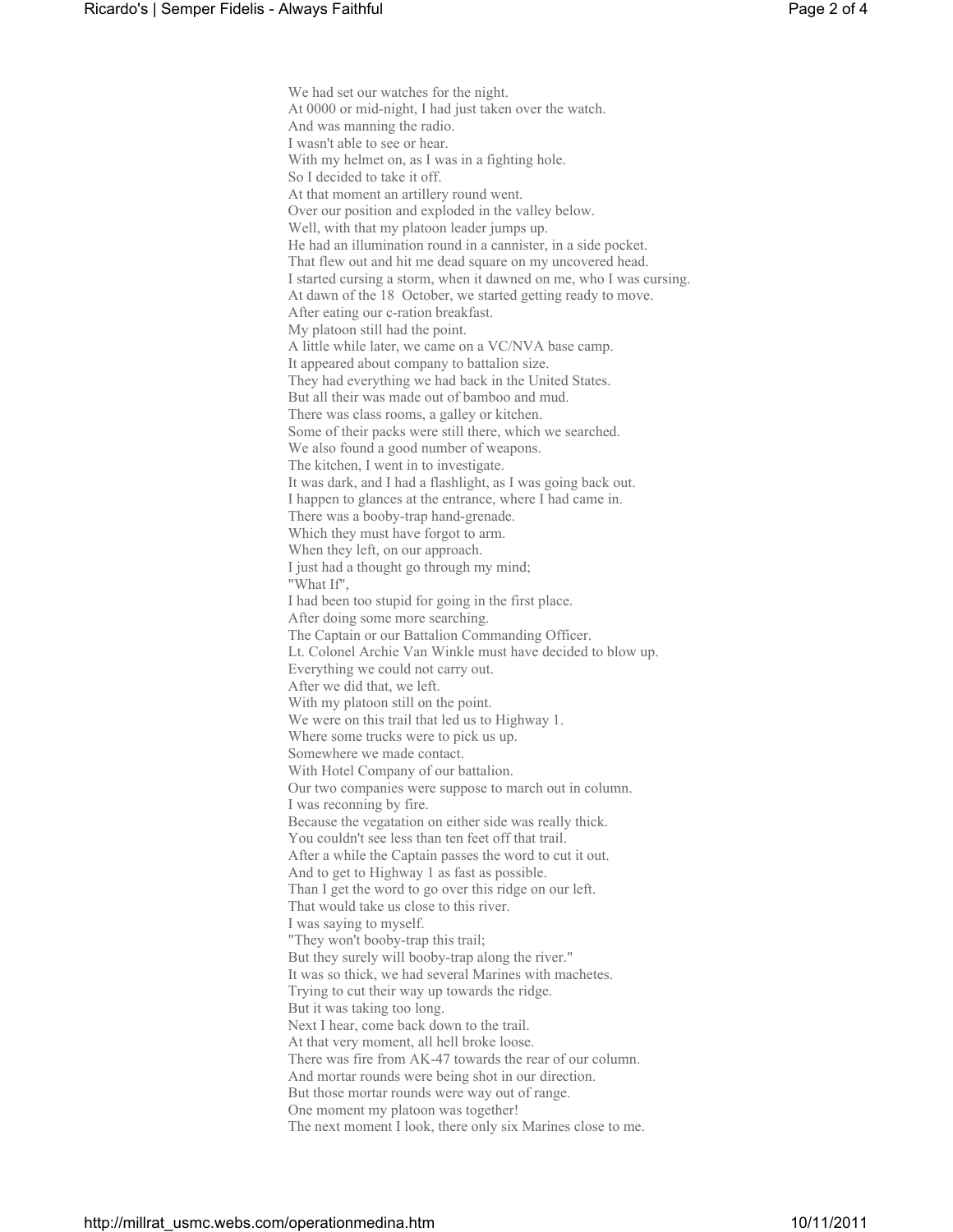I had everybody get in a good size circle. With everybody feet pointing towards the center. That way, everybody had inter-locking fire towards the front. Something told me; "Do something!" "Even if it appears stupid." Next thing I hear my platoon-commander yelling. "How many do you have with you?" I answer six, he than tells me. To come down towards his location. That he had five and the right guide had about another six. After our platoon got together. We were ordered to go back and pick-up. The most serious wounded first than the dead. While we were going back. Towards the rear of our two-companies column. Some Marines were starting to clear. An area for a medvac landing zone. My memory of the first Marine. That we were bring up to the LZ. His lips and ears started turning blue. I knew we were or had lost him. That was confirmed. When we got to the LZ. They told us to put him in the area. For the dead to be medvac after the wounded. Even in times such as these. Some funny thing stands out in your mind. As we were getting close to the area. Set aside to care for our wounded. Somebody yells out. "Is he alive or is he dead?" The group after us, The Marine they were carrying. Sits up and yells back; "I'm a Live!" They than yelled back; "Get his ass up here." We all wanted to laugh. But things were too serious. For any laughter. I can't remember how many trips we made. Possibly four. Only one other Marine. Stands out on my mind. Because he was a Mexican, like myself. Also he was the last Marine that we carried. He had taken so many rounds. They almost shot off one of his legs. It was just hanging or it was bended to the side. When the chopter landed and we got him onboard. The poncho he was covered with, came off. And the crew-chief just about froze. That got me to cursing. There was nothing we or they could do. I yell "just get the hell out of here!" Because as soon a chopter landed. We started taking incoming rifle-fire. After we got everybody out. We made it to Highway 1. Where the trucks were waiting for us. They took us back to where we were staying close to Quang Tri.